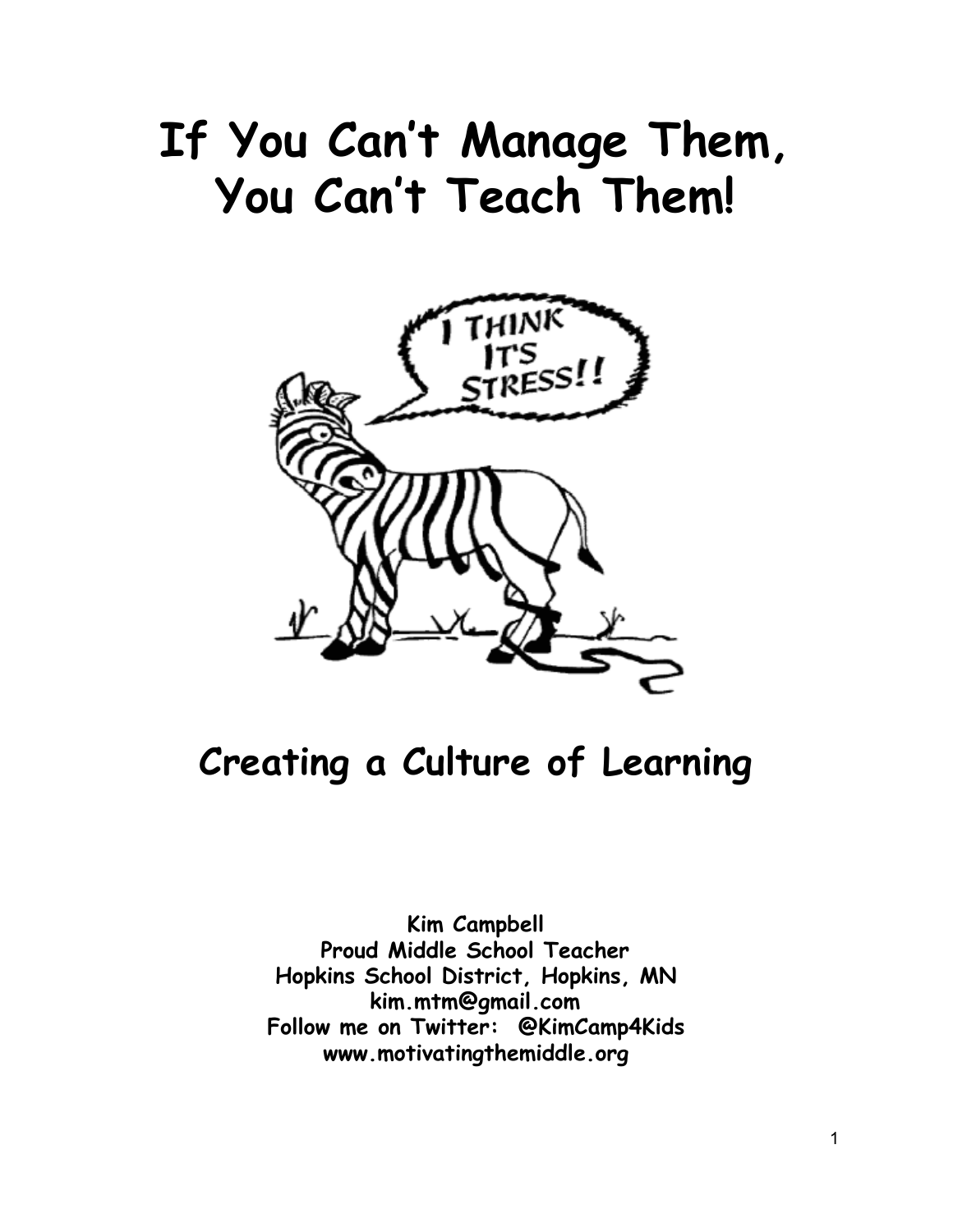#### **Do you have high behavior expectations for all your students?** Copyright Kim Campbell, Motivating the Middle

On a scale of 0-5, rate yourself on completing the following tasks. 0 = this is not a part of your classroom. 5 = this is always a part of your classroom.

- 1. \_\_\_\_\_ I start class on time. Bell rings and I am ready to begin class. (I send a clear message that this class is so important that we start on time)
- 2. \_\_\_\_\_ I redirect students who blurt, talk when someone else is, or speak in a tone that would be considered disrespectful. (Nonverbal, Verbal Warning, Consequence)
- 3. \_\_\_\_\_ I do not use "sh" to quiet or redirect class. Instead I use the student's name, proximity, and "I need" statements.
- 4. \_\_\_\_\_ I teach appropriate behavior instead of using, "knock it off," "stop that." (For example, eyes on me, pencils down, mouths closed, knees facing me)
- 5. \_\_\_\_\_ I am deliberate in building relationships with all my students. (For example, greet students at door, smile, laugh, share personal tidbits, ask students about things they have shared)
- 6. \_\_\_\_\_ I walk around the classroom, monitoring students as they work in groups or work independently.
- 7. \_\_\_\_\_ I recognize that managing a classroom is my number one priority, and I am willing to make changes to ensure all students have an opportunity to learn.
- 8. \_\_\_\_\_ I do not allow students to sleep in my class and redirect when necessary.
- 9. \_\_\_\_\_ I recognize that students of all ages need to move around at times during the lesson. (Research says, students can only listen for as many minutes as their age)
- 10. \_\_\_\_\_ I avoid power struggles with students. I choose my battles wisely. I use "You can do \_\_\_\_\_\_\_\_ now, or if not, \_\_\_\_\_\_ is going to happen."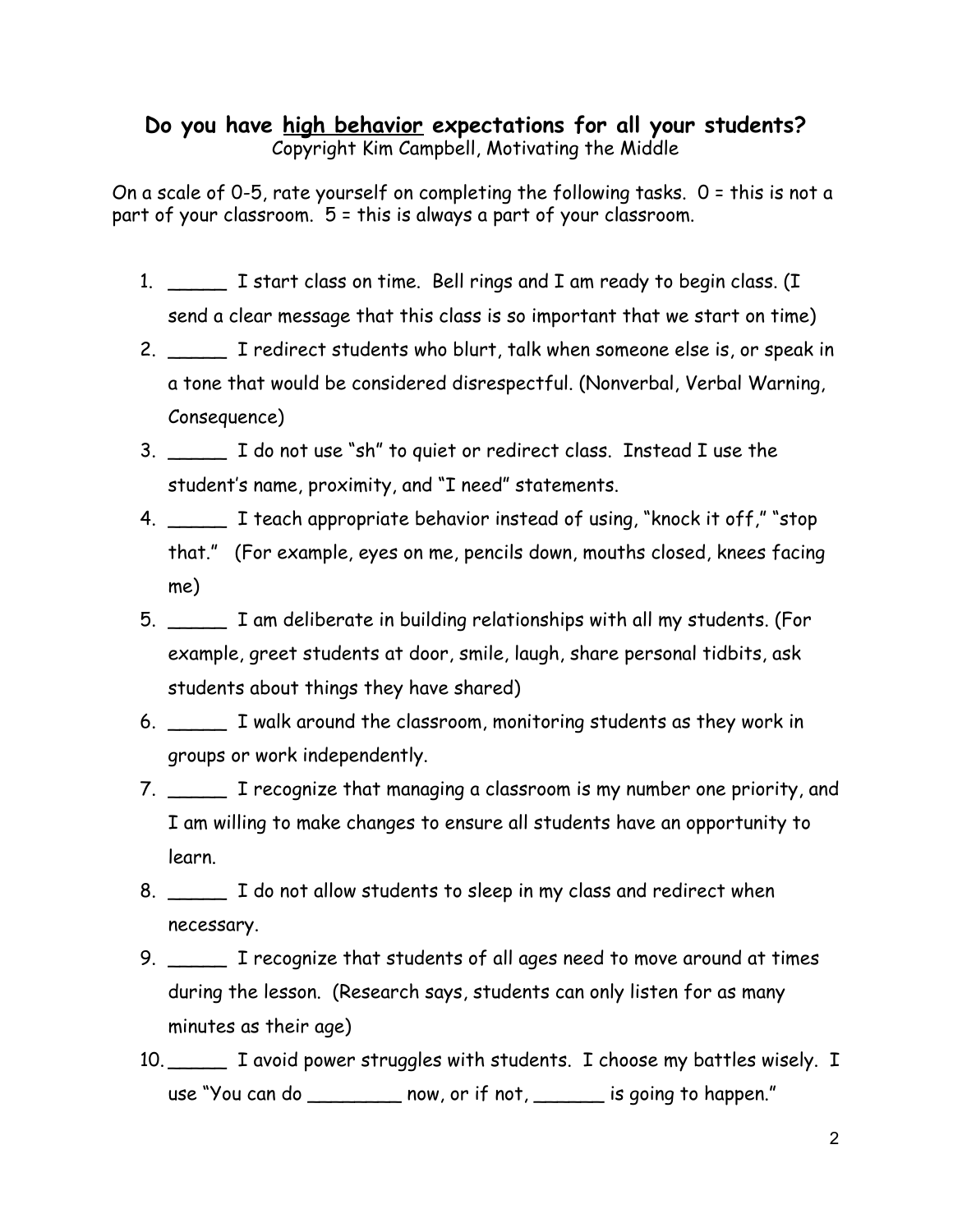- 11. \_\_\_\_\_ I am willing to discuss classroom issues with my colleagues to gather advice, support, and encouragement.
- 12. I follow through with what I say I am going to do with my students and colleagues.
- 13. The create ways to involve and communicate with the parents of my students. (For example, a weekly email, monthly newsletter, parent volunteers)
- 14. \_\_\_\_\_ I follow-up with the student when a major discipline issue has happened and I have had to send the student to the office, etc. (This way the student knows that you still care and want them to be in your class)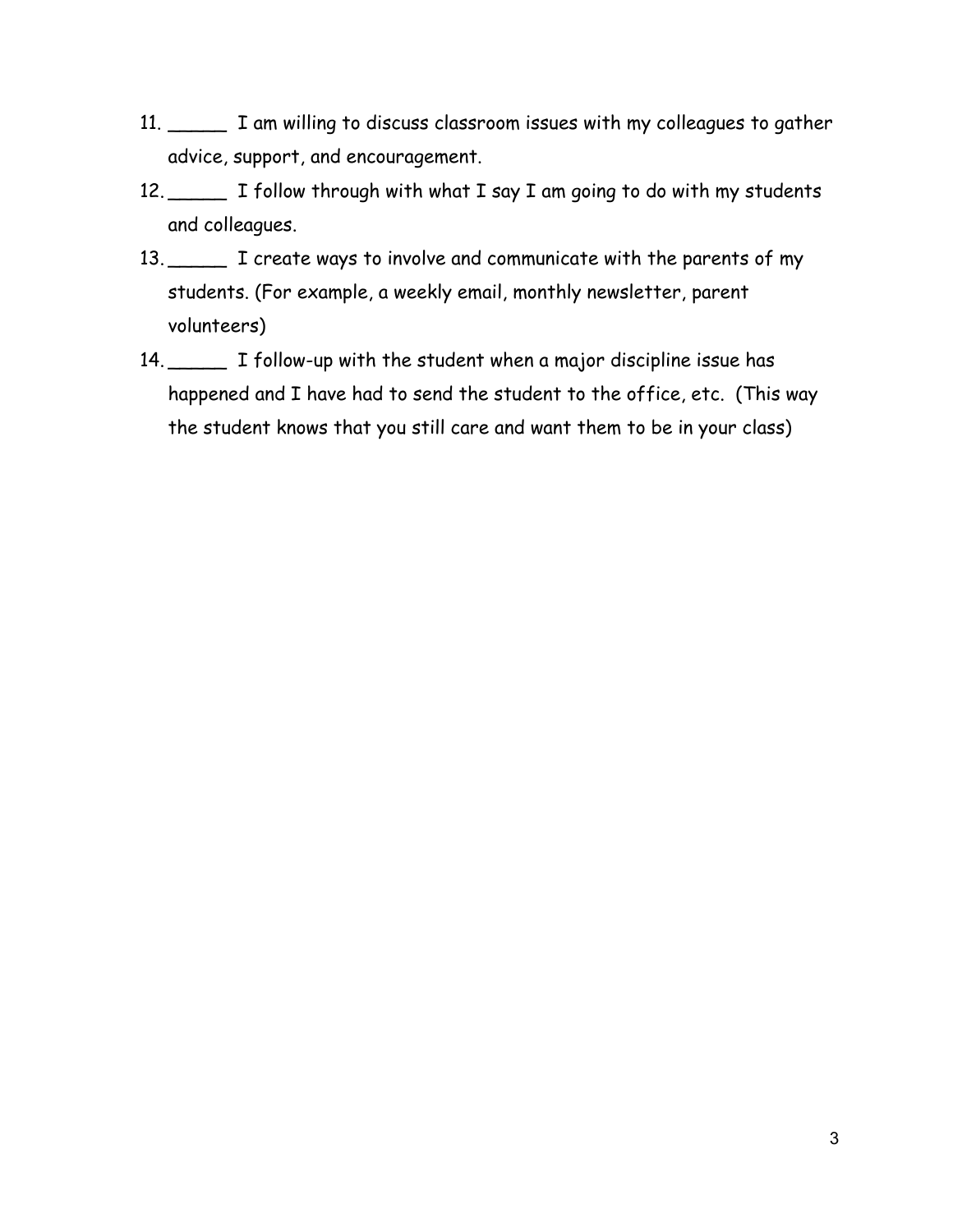#### **Hopkins West Junior High Behavior Continuum**

#### **Distracted (Individual behavior in the learning environment that impacts the student's personal learning)**

*These behaviors should be handled IN the CLASSROOM! (If chronic, speak to student, call home, document. May call upon additional staff for guidance...counselors, social workers, PBIS Behavior Deans)*

#### **Distracting (Behavior that impacts the student's learning as well as some other students)**

*These behaviors should be handled IN the CLASSROOM! (If chronic, speak to student, call home, document. May call upon additional staff for guidance...counselors, social workers, PBIS Behavior Deans)*

#### **Disruptive (Behavior that impacts the majority of the students and stops the progression of learning for the whole class)**

*May be handled in classroom if teacher feels comfortable, but more often will warrant a referral.*

#### **Detrimental (Behavior that impacts safety of any student or adult)**

*Should call (4400) and ask for administration to remove student. Should NOT be handled by individual staff.*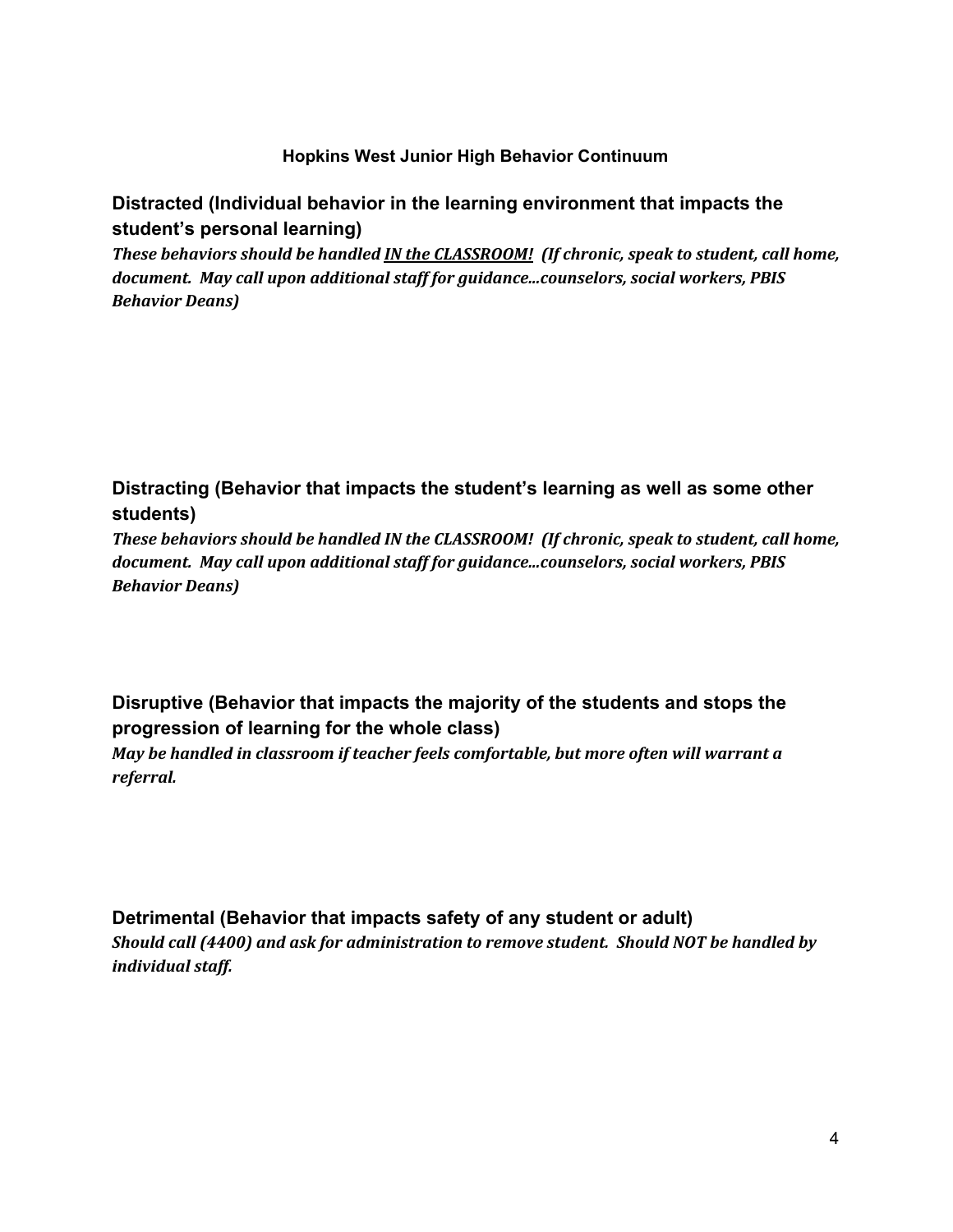# **How Having Low Expectations Can Be Detrimental**

Adapted and modified from Asa G. Hillard, III

Research has shown that many teachers…..

- Have a tendency to demand less from low-expectation students than from high-achieving students.
- Have a tendency to give less wait time when a low-expectation student is answering a question.
- Have a tendency to give a low-expectation student the answer or call on someone else rather than repeat the question, provide clues, or ask a new question.
- Have a tendency to accept more incorrect responses from low-expectation students.
- Have a tendency to pay less attention to low-expectation students and interact with them less frequently.
- Have a tendency to call on low-expectation students less often.
- Have a tendency to sit low-expectation students further away from the teacher.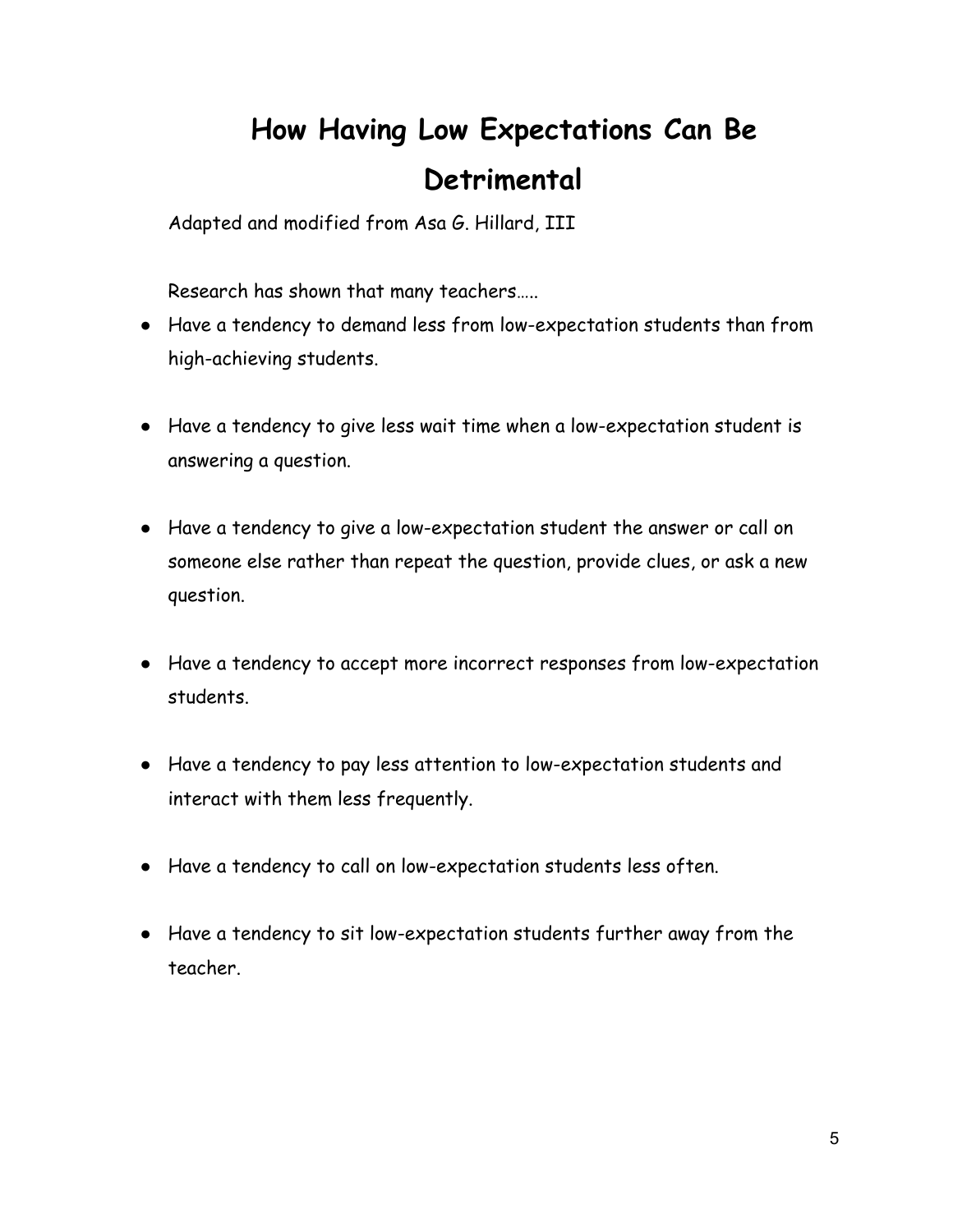● Have a tendency when grading assessments to give high-achieving students, but not low-expectation students the benefit of the doubt in borderline cases.

#### **Culturally responsive teachers have a tendency to….**

- Use games, simulations, community building activities to get students to "buy" into their classroom, which many times leads to "choosing" academic excellence.
- Allow students' home language to be incorporated into the classroom (In other words allow students to review concepts in their native language).
- Discuss issues in class that students find meaningful. (Current Events)
- Involve the parents. (Bring in volunteers, email parents, create newsletter)
- Be passionate about their subject area.
- Create positive relationships with their students.
- Have high expectations with HIGH support for ALL students.
- Learn about trauma and poverty
- Make sure their classroom has pictures that represent their students.
- Be aware of the influence of his/her own culture within the classroom.
- Recognize that NOT all students have access to the same resources at home to create and deliver quality projects. (For example, color printer, binders, etc.)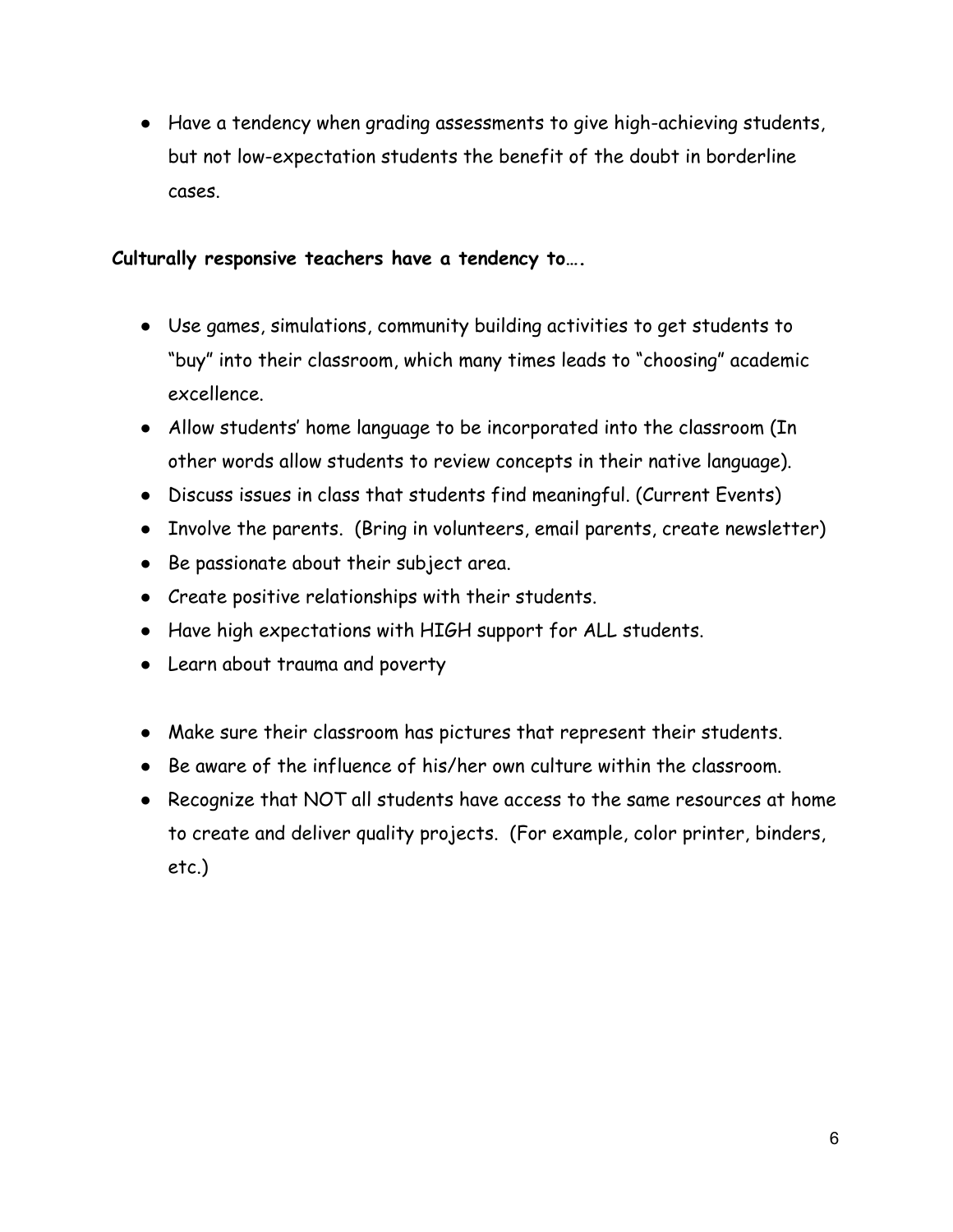# **Top 10 Strategies to Help Cooperative Groups Succeed & Accomplish Their Goals**

Developed and Modified by Kim Campbell

#### 1. **Create a rubric that includes a behavior component.**

● For example:

\_\_\_\_\_ Student remains with group at all times.

\_\_\_\_\_ Student is on task at all times.

\_\_\_\_\_ Student followed instructions and did not ask questions already discussed or presented in class.

### **2. Give immediate feedback regarding group behavior the next day or the same day if possible.**

- Students need to be taught how to function in a group and clearly need to understand your expectations.
- Immediate feedback allows students an opportunity to change their behavior and earn points back the next day.

#### **3. Constantly monitor group behavior.**

○ You can NOT sit at your desk while students are working in groups. You need to be visible and constantly reminding students what your expectations are while they are in groups.

#### **4. Directions should be verbal and written.**

- Verbal directions should be NO longer than 1 minute.
- You must include written directions for students to refer to.
- Put directions into a list. (Boys work much better with a list)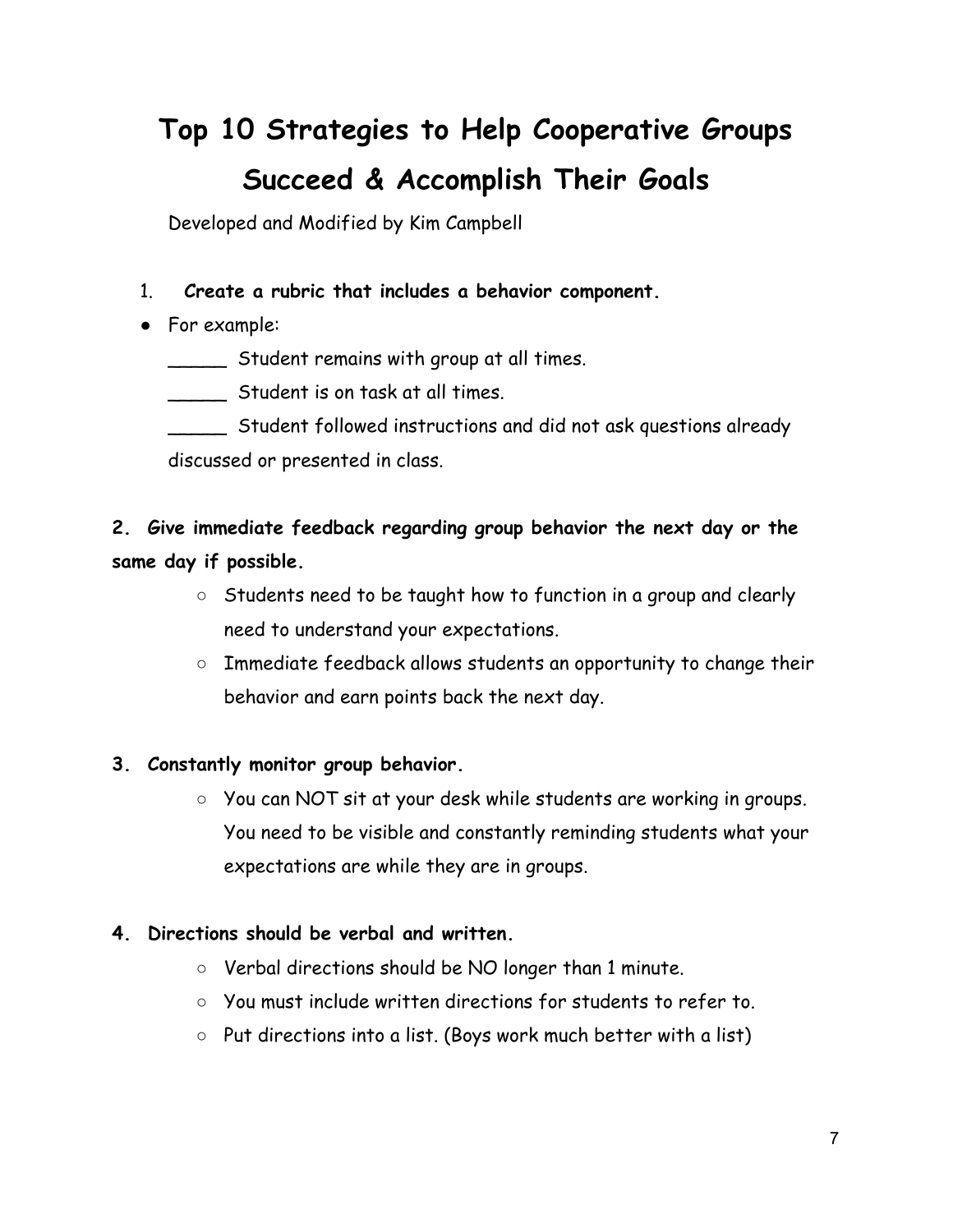○ Deduct points if group asks any question that was either written or said in the verbal portion of the directions.

#### **5. Use a variety of ways to report out, rather than each group presenting.**

○ Use carousel, teacher circulating asking questions, scavenger hunt, etc.

### **6. Explain that you will not answer group question unless all members of the group have their hand up.**

○ This eliminates group members not relying on each other to figure out the answer.

#### **7. Have individual accountability/group accountability within the group.**

- $\circ$  Each member of the group must have a responsibility that can be assessed by you as the teacher.
- For example: member 1: present, member 2: write paragraph, member 3: create PowerPoint
- Group accountability could focus on how well they did what was expected.

#### **8. Make sure groups face each other.**

- Need to teach students how to function in a group.
- Group members MUST be in a circle. Knee to knee...eye to eye.
- Initially avoid students sitting on the floor until students learn how to be in groups.
- Practice good listening skills by doing activities with partners, such as TAP (Think Aloud Problem Solve).

#### **9. Create groups NO larger than 3!!**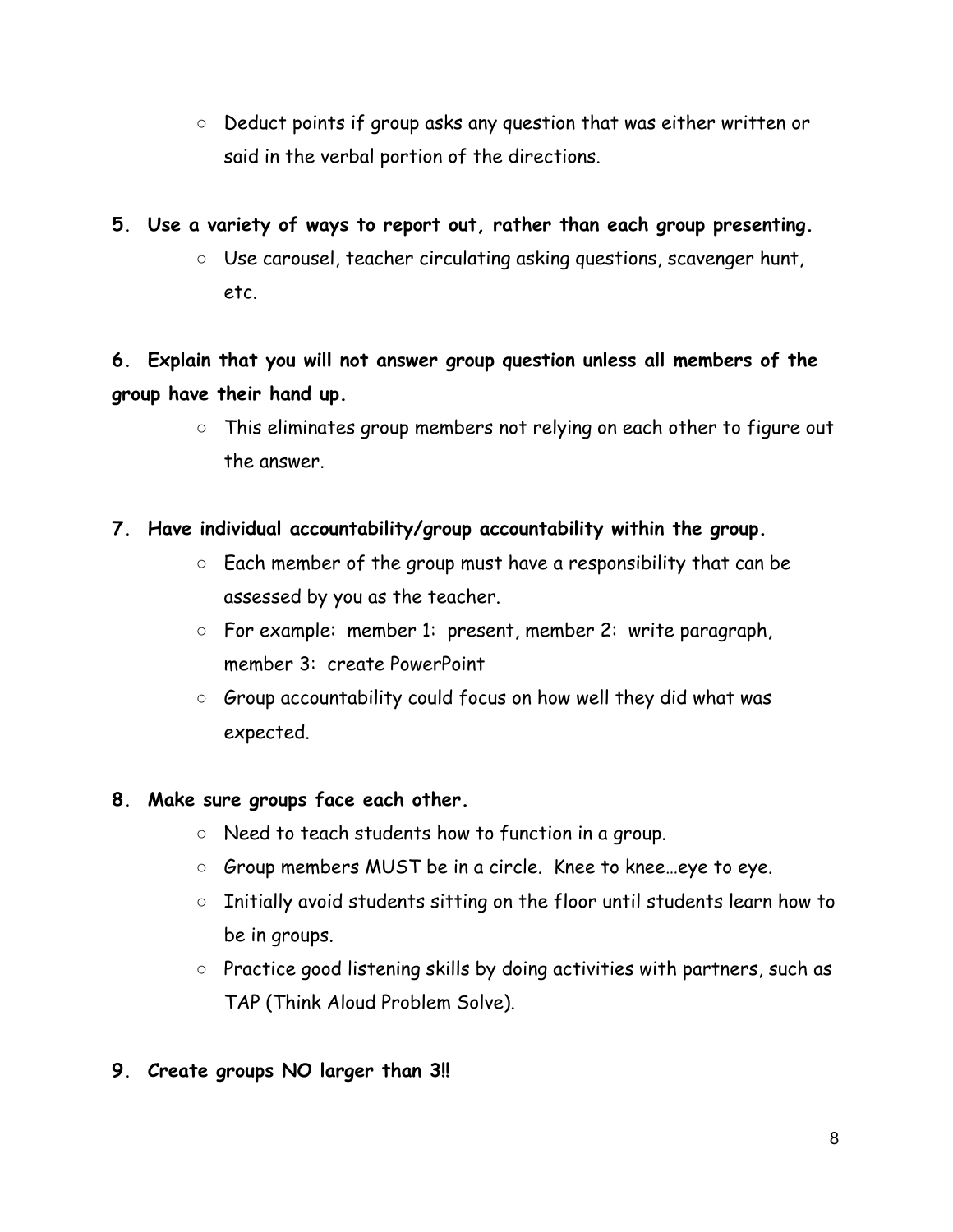○ Anymore than 3 and there is not enough for each to do within the group.

#### **10. Take the time to create the groups.**

- Time upfront to create the group helps tremendously in every aspect of group dynamics.
- If you allow students to choose, some students will not have a group or partner and that creates disengagement.
- Forces students to work with those students they do not know as well…builds relationships and community within your class.
- Cluster your groups: Gifted with gifted, homogenous, heterogeneous, etc.

Most students need and want to work with their peers, however they need to be taught how to function as a student within those groups. Taking the time to teach students how to work in a group will help make your class more engaging, less disruptive, and most importantly, more productive.

| <b>Behavior Rubric</b> |  |
|------------------------|--|
| Name:                  |  |

Class Period: \_\_\_\_\_\_\_

\_\_\_\_\_ I did not blurt. (3 pts)

\_\_\_\_\_\_\_\_\_\_\_\_\_\_\_\_\_\_\_\_\_\_\_\_\_\_\_\_\_\_

\_\_\_\_\_ I did not talk when someone else was talking. (3pts)

\_\_\_\_\_ I did not get out of my seat unless directed by the teacher. (3pts)

\_\_\_\_\_ Total

Comments: If you received 6 points or less please give write down your phone number: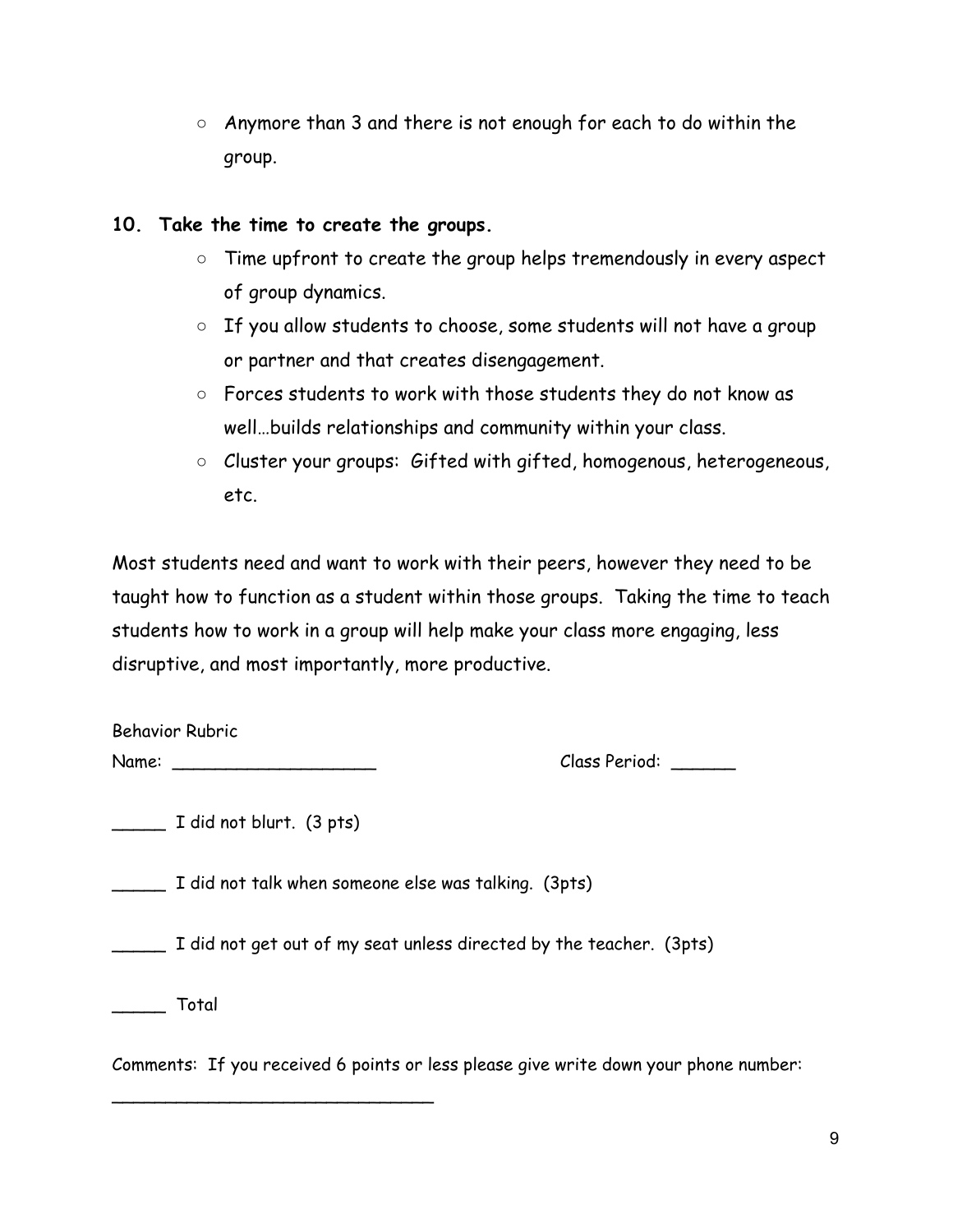### Restorative Justice Questions:

- 1. What happened?
- 2. What were you thinking at the time?
- 3. What have you thought about since?
- 4. Who has been affected by what you have done? In what way?
- 5. What do you think you need to do to make things right?

6. (Question only for students) If you could do it over again, what would you do differently? (You are looking to see if the student takes ownership or has regained their "thinking" brain)

#### **Books to Consider Reading on Classroom Management:**

If You Can't Manage Them, You Can't Teach Them, Kim Campbell with Dr. Kay Wahl, World Book Publications

Managing the Madness: A Practical Guide to Middle Grades Classrooms, Jack Berkemeyer

Teach Like a Champion 49 Techniques That Put Students on the Path to College, Doug Lemov

"The Teacher as Warm Demander," Elizabeth Bondy/Dorene D. Ross, Educational Leadership, September 2008

SOAR: A Handbook for Closing the Achievement Gap, Kim Campbell & Dr. Kay Wahl World Book Publications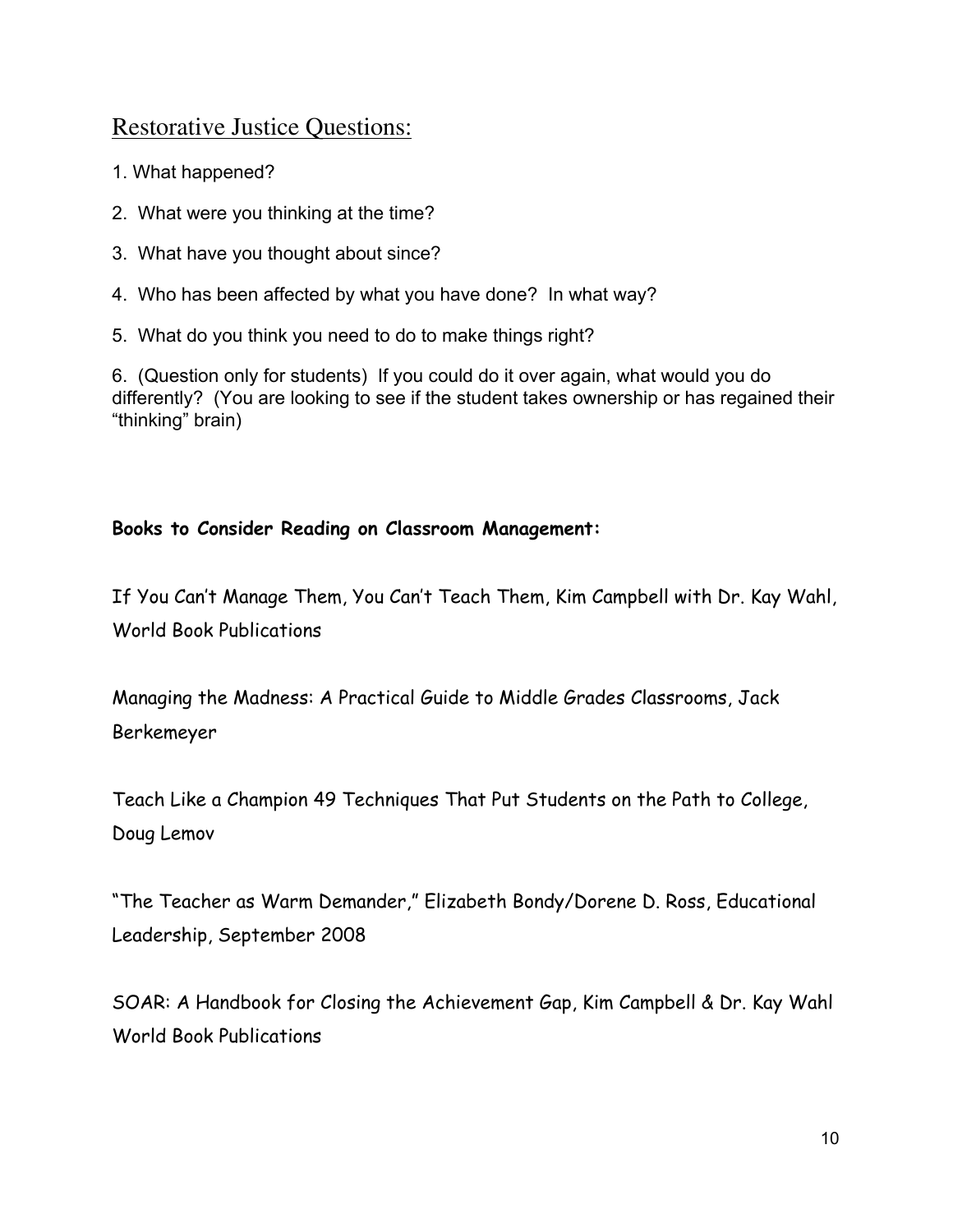Bibliography:

If You Can't Manage Them, You Can't Teach Them, Kim Campbell with Kay Herting Wahl, Incentive Publications, pages 1-24, 2012.

Teaching/Learning Anti-Racism: A Developmental Approach, Asa G. Hillard, III, Teachers College Press, 1234 Amsterdam Ave, New York, NY 10027, 1997.